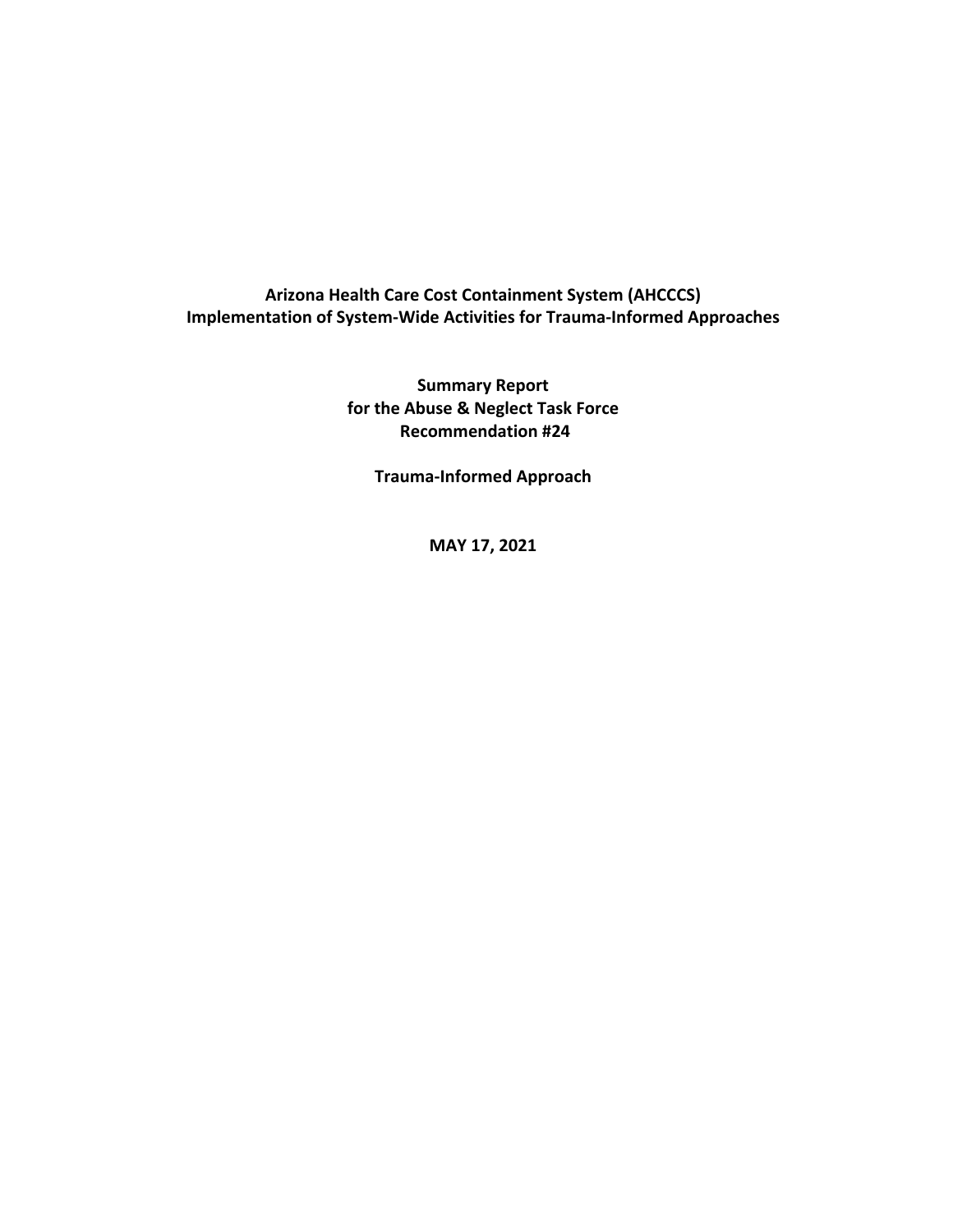As specifically recommended by the Abuse and Neglect Prevention Report, Task #24 "Trauma-Informed Approach", dated November 1, 2019, "Arizona should build on previous efforts and implement a system-wide trauma-informed approach, with attention to the special needs of vulnerable individuals and their families, including support when families interact with clinicians, law enforcement, and other professionals. Arizona should support efforts to build and enhance community-based sexual assault services that utilize a trauma-informed approach and address the specific needs of vulnerable adults and their families. Services should be available to all survivors of sexual assault throughout the lifespan and include crisis lines and support groups for survivors of different ages, genders, and backgrounds; sexual assault specific legal and medical advocacy; and counseling by therapists with specialized training in addressing sexual trauma. A description of a trauma-informed model is included in Appendix 3."

## **INTRODUCTION:**

As a response to the Governor's Abuse and Neglect Prevention Task Force, AHCCCS is providing an overview of our current system and programmatic structure, as it addresses the needs of vulnerable individuals and their families, as well as its efforts to achieve improved outcomes through a contractually required model of trauma-informed care. Additionally, AHCCCS will offer planned efforts to build on our existing system structures to further enhance use of trauma informed care at all levels of care. Particular attention will be paid to the needs of vulnerable individuals and their families.

AHCCCS is dedicated to provision of a safety-focused, effective service array that is offered to all members, including those with an intellectual/developmental disability. To this end, efforts at incorporating system-wide trauma-informed approaches have been implemented at multiple AHCCCS levels since the inception of the AHCCCS Complete Care (ACC) contracts, October 1, 2018. These contracts utilize trauma informed care as part of an overall approach emphasizing integration and a biopsychosocial model of care.

## **SUMMARY OF ACCOMPLISHMENTS TO DATE:**

**AHCCCS Efforts on System-Wide Implementation Approach for Trauma-Informed Care:** AHCCCS contracts address utilization of trauma informed care. This approach has been required in contract since October 1, 2018 with the advent of the ACC Integrated Contract. Other contracts also incorporate the use of a trauma informed care approach. The trauma informed approach is operationalized in multiple ways, including but not limited to:

- 1. Care and service delivery continuum,
- 2. Care coordination and resource sharing for survivors of sex trafficking,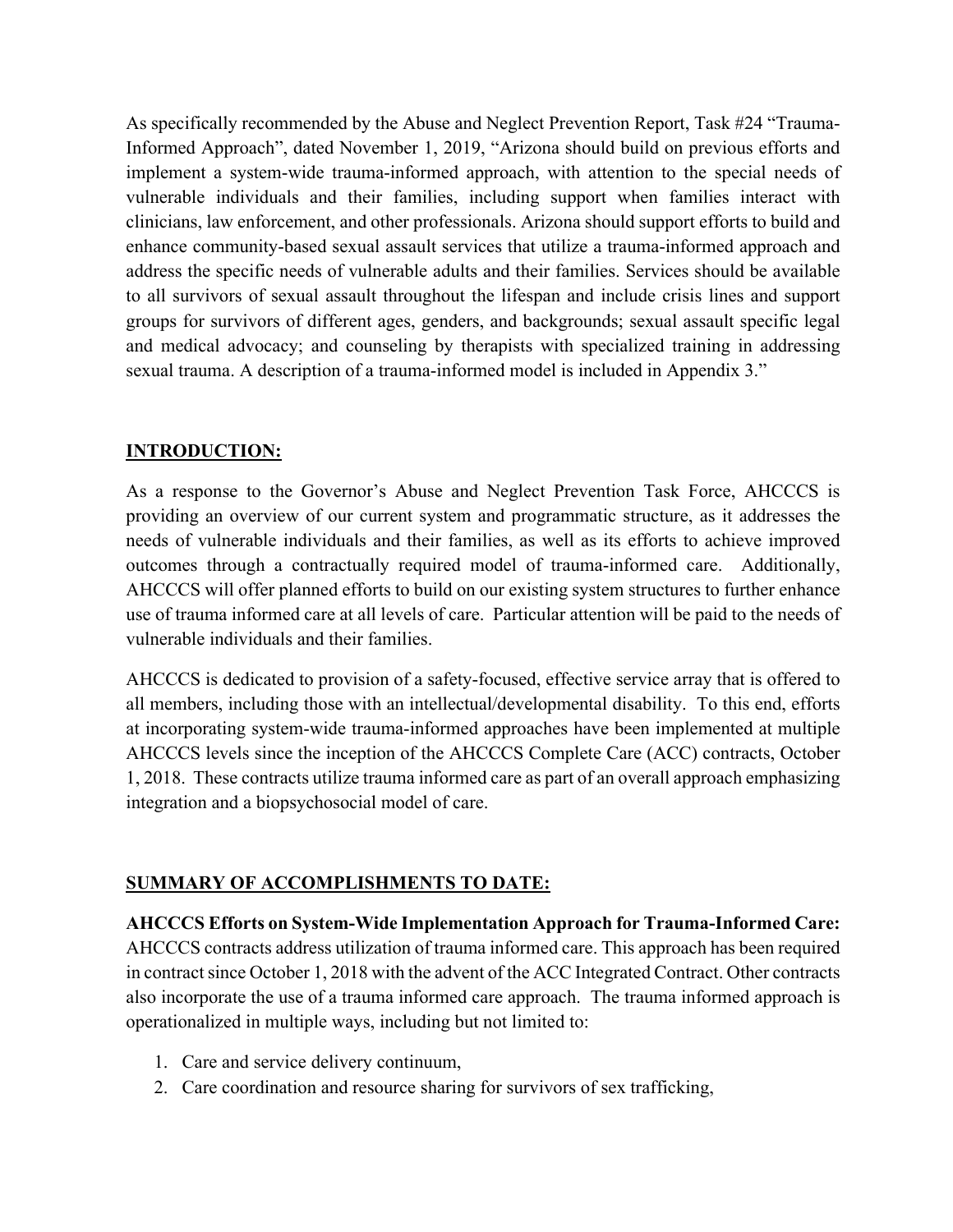- 3. Behavioral Health practitioners trained in best practice treatments for trauma,
- 4. Staff representing Individual and Family Affairs, at Managed Care Organizations (MCOs) advocate for the existence of trauma informed environments.

AHCCCS has included policy requirements throughout the AHCCCS Medical Policy Manual covering the unique needs of children and adults, which focus specifically on management and utilization of medical and behavioral health services. Policies also emphasize coordination of care for members with special health care needs especially at any transition point, such as from one health plan to another or between systems of care (i.e., transition to adulthood). From a policy standpoint, coordination of care is particularly important for integration between behavioral and physical health care, as well as between stakeholders involved in member care and services.

**Statewide Crisis Delivery System:** AHCCCS has a statewide crisis delivery system that is available to all Arizona residents, regardless of whether or not they meet criteria for AHCCCS eligibility. Crisis services may include warm line services, crisis stabilization facilities, and mobile crisis teams. All crisis services are encouraged to utilize peer and family services to every extent possible. For children that have been removed from their homes, a dedicated Rapid Response process is in place to address their immediate crisis needs.

**Vulnerable Adults and Children:** To describe vulnerable adults and children AHCCCS incorporates the use of the term "Special Health Care Needs" from the Code of Federal Regulation (CFR). The AHCCCS contract definition is as follows: "Members with special health care needs are those who have serious and chronic physical, developmental, and/or behavioral conditions requiring medically necessary services of a type or amount beyond that required by members generally that lasts or is expected to last one year or longer and may require ongoing care not generally provided by a primary care provider."

Numerous requirements for MCOs have been implemented to ensure the needs are met for complex, vulnerable adults and children, including but not limited to:

- 1. Policies and procedures to address the broad range of physical and behavioral health services and supports that may be needed to meet their needs,
- 2. Mechanisms to assess quality and appropriateness of care,
- 3. Direct access to care specialty care without delay,
- 4. Dedicated coordination of care through care managers at MCO level,
- 5. Presence of multi-specialty interdisciplinary clinics.

**AHCCCS Systems of Behavioral Health Care:** Arizona has had longstanding System of Care requirements outlined in contract that have been designed to advance care for its vulnerable members through distinct guiding principles (e.g., nine for adults and 12 for children). These principles are designed to guide assessment, service planning, and treatment through identification of member-centric needs and treatment goals. They also focus on identification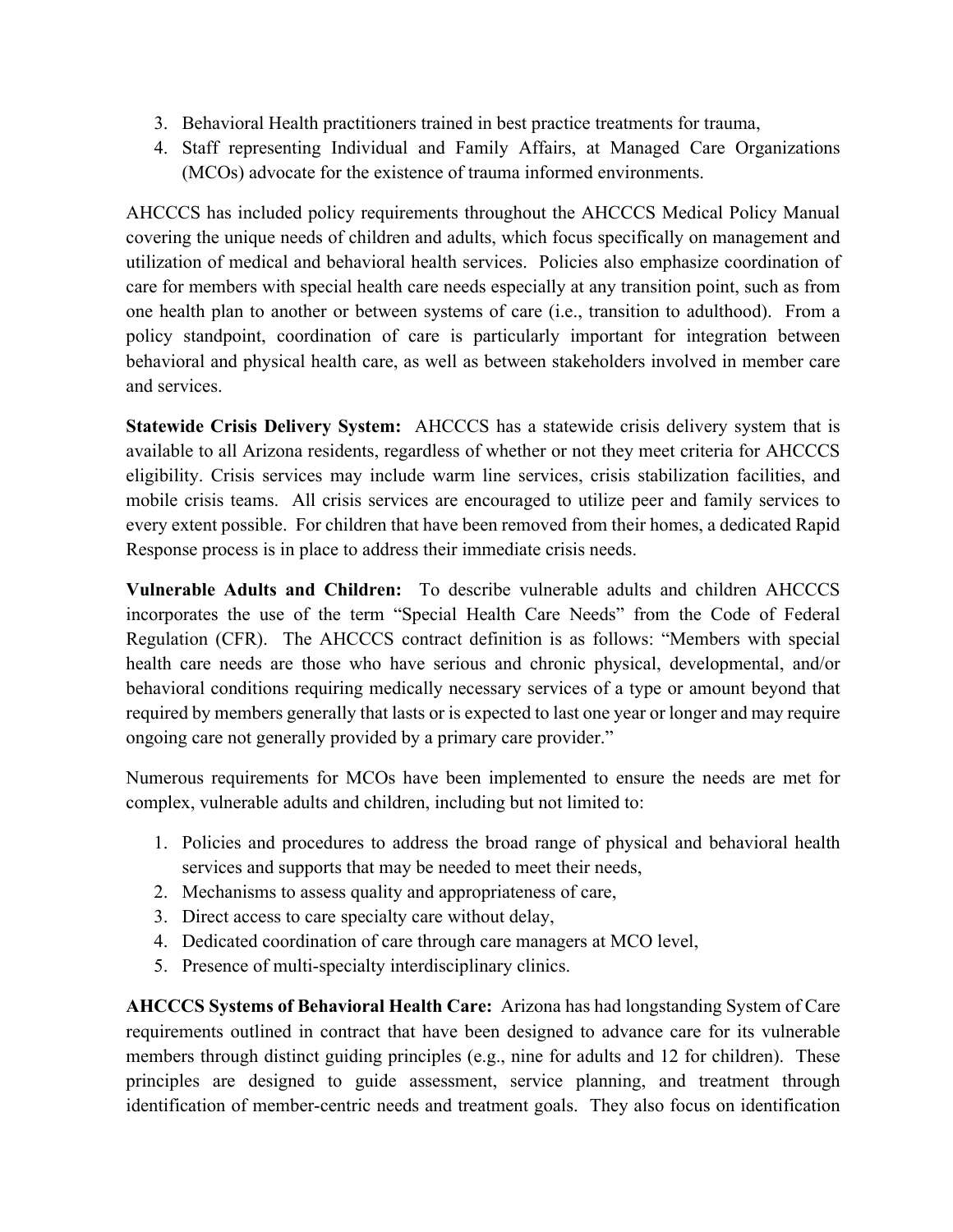and use of member and family strengths, respect for cultural values, plus ongoing collaboration with members, families and communities. Also inherent within these systems of care, is the use of validated screening and assessment tools to aid in ascertaining intensity of case management and other services needed by children and their families or caregivers.

**Network Capacity Requirements:** MCOs are required to meet standards established by AHCCCS, which at minimum require community-based provider networks that offer a full range of physical and behavioral health care for adults and children. MCOs are expected to have networks to address children and adults with special health care needs. Further, each MCO is to have policies and procedures in place to address and monitor network adequacy plus quality and appropriateness of care to members with special health care needs.

AHCCCS has focused on the needs of children and adults with special health care needs through the use of Multi-Specialty Interdisciplinary Clinics (MSICs) and Centers of Excellence. These models of care are designed to provide specialty care that meets the unique needs of vulnerable individuals.

MSICs are available for members with qualifying complex physical health diagnoses, including referral management procedures to ensure direct access to specialists, requirements for care coordination, performance measure standards to measure MCO's quality outcomes (via MCO networks), and maintaining dedicated care management staff.

## **CURRENT INITIATIVES:**

**The AHCCCS ASD Advisory Committee:** On April 14, 2015, the Governor's Office established the statewide Autism Spectrum Disorder (ASD) Advisory Committee representing a broad range of stakeholders to address and provide recommendations to strengthen services for the treatment of ASD. On February 9, 2016, the ASD Committee finalized its recommendations to strengthen Arizona's health care system to respond to the needs of AHCCCS members with or at risk for ASD. The recommendations include both systems-level changes that will take time to implement, plus short-term activities. They are designed to accomplish two important goals: (1) enhance understanding of the current system for the full range of stakeholders and (2) improve access for AHCCCS members with ASD.

In response to the need for clarity about evidence-based treatment modalities, an Autism Advisory Committee member and the Evidence-Based Treatment Workgroup undertook a project that resulted in a major contribution to the field: an analysis of four large systematic review studies of ASD treatments. This analysis and the accompanying intervention descriptions will allow Arizona providers and families to better understand the range of modalities that may be effective for any given individual. This Committee recommended use of an evidence-based practice definition, which focuses on a Person-Centered Plan, starts with the best available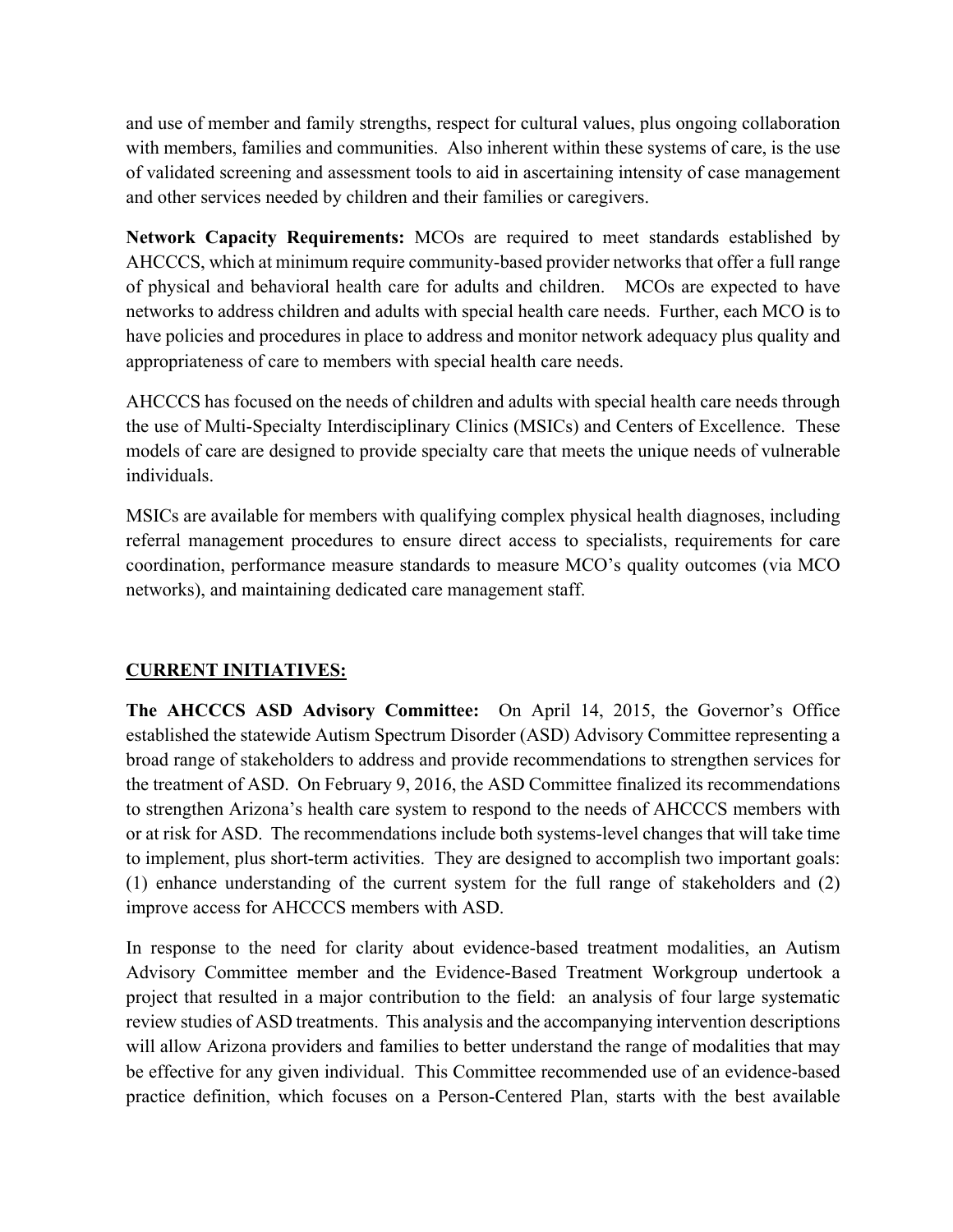scientifically rigorous research, integrated clinical expertise, the individual's characteristics and the goal of building family/caregiver capacity. Evidence-based practice is an approach to treatment rather than a specific treatment approach and it incorporates culturally sensitive intervention strategies, including trauma specific treatment modalities and trauma informed and responsive approaches.

**Office of Individual and Family Affairs (OIFA) Advisory Group:** Implemented in 2010, OIFA has been incorporated at all levels from AHCCCS down to providers with a focus to reduce stigma, bring community perspective for collective decision making, and collaborate with stakeholders to remove systemic barriers for members and families.

# **Arizona Complete Health Community Care Plan (AzCH-CCP):**

The AzCH-CCP OIFA has created a hands-on, competency-based live training on TIC. To disseminate this training effectively AzCH-CCP OIFA has a three-pronged approach when it comes to creating a Trauma Informed environment:

- 1. Train AzCH-CCP staff through a proprietary online training platform called Centene University. From time to time one of these trainings are highlighted and suggested for staff to take. In addition to Centene University's online training, TIC is offered in a live format to AzCH-CCP staff, especially those who touch our members/families directly (care management, etc.),
- 2. The AzCH-CCP OIFA TIC training is available for all provider staff (behavioral & physical health) through a partnership with Relias,
- 3. Train targeted groups in the community. AzCH-CCP OIFA provided TIC training to the Veteran's Administration at the end of 2019 and was well received. Pending training is also scheduled to occur for Jail Liaisons and for Foster/Kinship/Adoptive Parents and other groups working with youth that are displaying difficult behaviors.

# **Banner University Health Plan – University Family Care (BUHP):**

BUHP OIFA, process works cross-functionally with BUHP Care Management across both ACC and ALTCS lines of business, through a TIC lens in the following ways:

- 1. Enhanced engagement efforts, including:
	- OIFA Member Advocates (MAs) are utilizing all contact numbers provided to connect with members and their families,
	- OIFA MAs are staffing cases with the referral source and OIFA's Member Advocacy Sr. Manager to develop action steps related to outreach & engagement,
	- OIFA MAs are exhausting all points of access such as Justice, CASS, Shelters, BH Providers to connect with members and or their families,
	- OIFA MAs are encouraging BH Providers, Probation Officers to reach out to the Member Advocate when they are talking or seeing the members, providing the Member Advocate an opportunity to connect with the member,
	- OIFA's MAs have been conducting check in calls, touch base with the members and their families discussing status updates: medication, physician appointments, needs in the home: food, essentials etc.,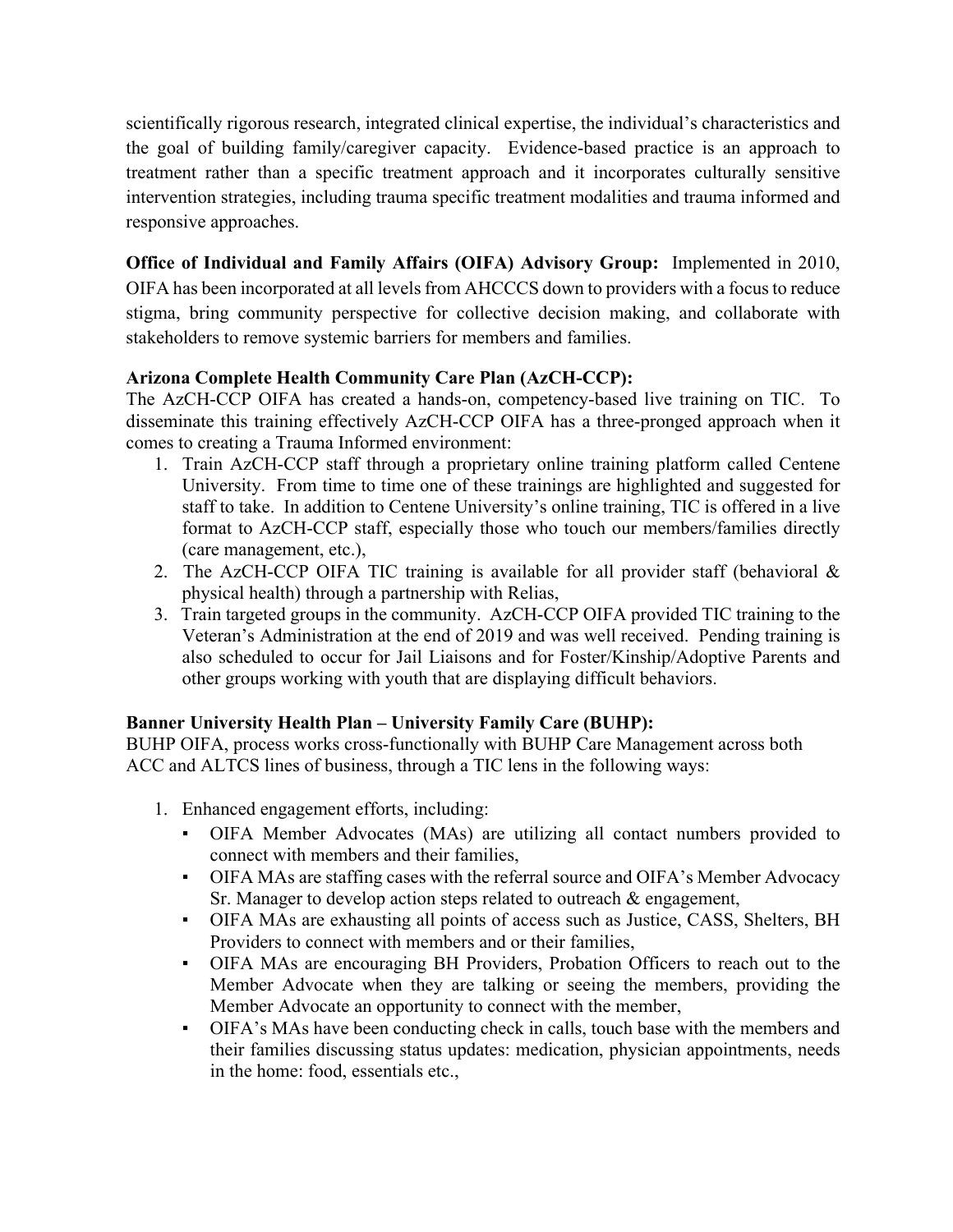- OIFA's Veteran/Military Service MA is connecting with all assigned members as check in and touch base, and
- OIFA MAs are providing community resources: food bank hours, locations etc.
- 2. BUHP OIFA infusion in clinical rounds:
	- BUHP OIFA is working cross-departmentally with BUHP Medical Directors, Care Management, Utilization Management and Medical Management addressing high complex cases through our infusion in clinical rounds. It is during these scheduled huddles that OIFA actively participates and engages in dialogue, strategies and solutions to member care. OIFA leverages our lived experiences to enhance member outcomes. We understand and infuse our intimate understanding of trauma and TIC approaches to improve success in areas of member engagement.
- 3. Internal & External-facing Community Education & Information:
	- External Community Education: In collaboration with Az Complete Health and BUHP OIFA Community Liaison, a trauma-informed Care general education presentation was developed and launched for public consumption in 2019. Additionally, and based on a request from Tucson Veterans Administration (VA), a shorter, targeted presentation was facilitated in collaboration with AzCH to the Tucson VA.
	- BUHP OIFA Power Lunches: Scheduled to roll out in 2020, trauma-informed training across BUHP internal departments and alignment with Banner Learning Center (BLC).

Learning objectives include & Certificate of Completion will be issued & tracked through annual BLC requirements:

- Ability to define trauma.
- Ability to define Trauma Informed Care
- Recognition of the prevalence of trauma.
- Ability to describe how trauma can affect the brain.
- Identification of the potential impact trauma can have on behaviors.
- Ability to apply an approach that minimizes re-traumatization and maximizes healing.
- 4. Long-range Goals/Plans:
	- Community Education campaign expansion: Plans are being developed to expand the reach of the external facing TIC Community Education campaign, which will be a primary role of BUHP's OIFA Community Liaison role for 2020.
	- **•** Banner Learning Center (Internal Educational Campaign) expansion: Working internally with BUHP Trainers to build out TIC training for internal BUHP new hires and current personnel.
	- BUHP CM/OIFA Member Advocate Referral process: This formal referral process was finalized in March 2020 and over next quarter will work to scale it across all lines of Medicaid business.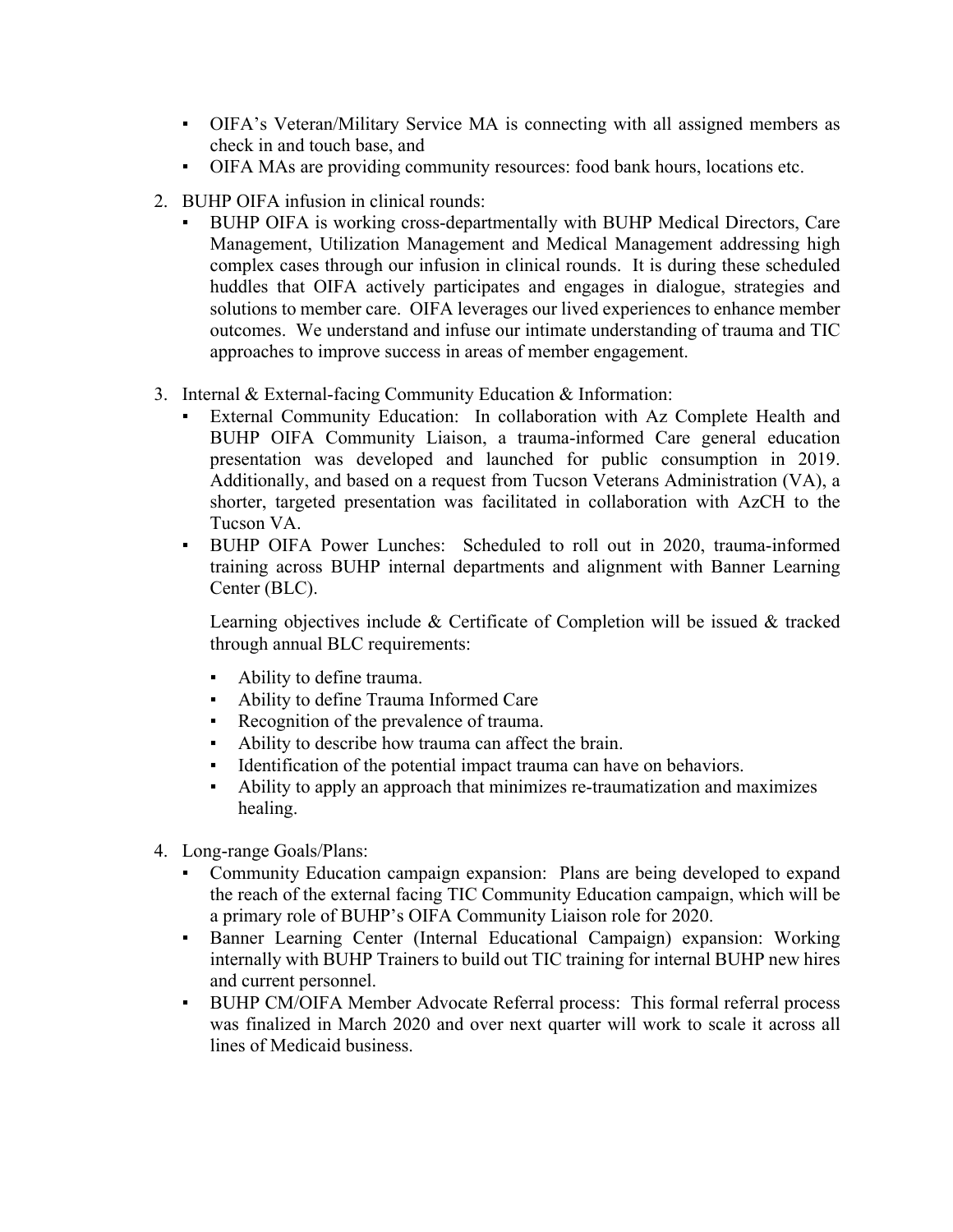### **Care 1st:**

Care1st has launched a WellCare program called METS: Members Empowered To Succeed. Higher needs BH members are identified and provided wrap-around care management (e.g., meeting members where they are, assisting with barriers to participating in care, etc.).

Care 1st OIFA collaborated with the behavioral health department to create educational "blasts" to PCPs during 2020 that focused on delivering information on person-centered and trauma informed care with the intent of more fully integrating the member's care. There will be individual follow-up w/ Primary Care Physicians offering additional TIC training for the practice.

### **Health Choice Arizona:**

Health Choice currently has three versions of TIC for providers, community members, stakeholders and community partners, which are trained live. These vary in length and depth of TIC services and approach. These trainings are based upon SAMHSA definitions and responses. Health Choice has also partnered with Relias to offer three TIC additional remote training courses for providers.

Health Choice staff are working on a dedicated TIC training for internal staff targeted for rollout during Fall of 2020. Additionally, Health Choice has created TIC for schools with four responses that are evidenced-based to support school systems in this approach plus TIC for Justice Systems through the National Child Traumatic Stress Network.

#### **Mercy Care Plan:**

Mercy Care OIFA in collaboration with our Systems of Care teams (Children's SOC and Adult SOC) has a Trauma Informed plan that includes four basic elements:

- **Expectations**
- Training
- Monitoring
- Collaborating to learn

Mercy Care Plan conducts environmental scans annually, to monitor policy adherence and to ensure compliance with evidence-based practices. This includes working with agencies to ensure everything from their lobbies to their front and back-office staff are trained in TIC strategies. Mercy Care Plan leverages Relias as a means to ensure that all providers are trained, not just direct care staff (e.g., transportation provider). Mercy care Plan ensures this training is incorporated into all lines of business and is currently rolling out training specific to Intellectual and Developmental Disabilities.

#### **United Health Care Community Plan (UHCCP):**

UHCCP's OIFA team has partnered with our Chief Behavioral Health Officer & Vice President of Market Operations for UHCCP to create a TIC plan for enrolled members.

Training modules have been created, which progressively link to increase learning capacity by each module. Participant completion rates are traced, and when completed, participants are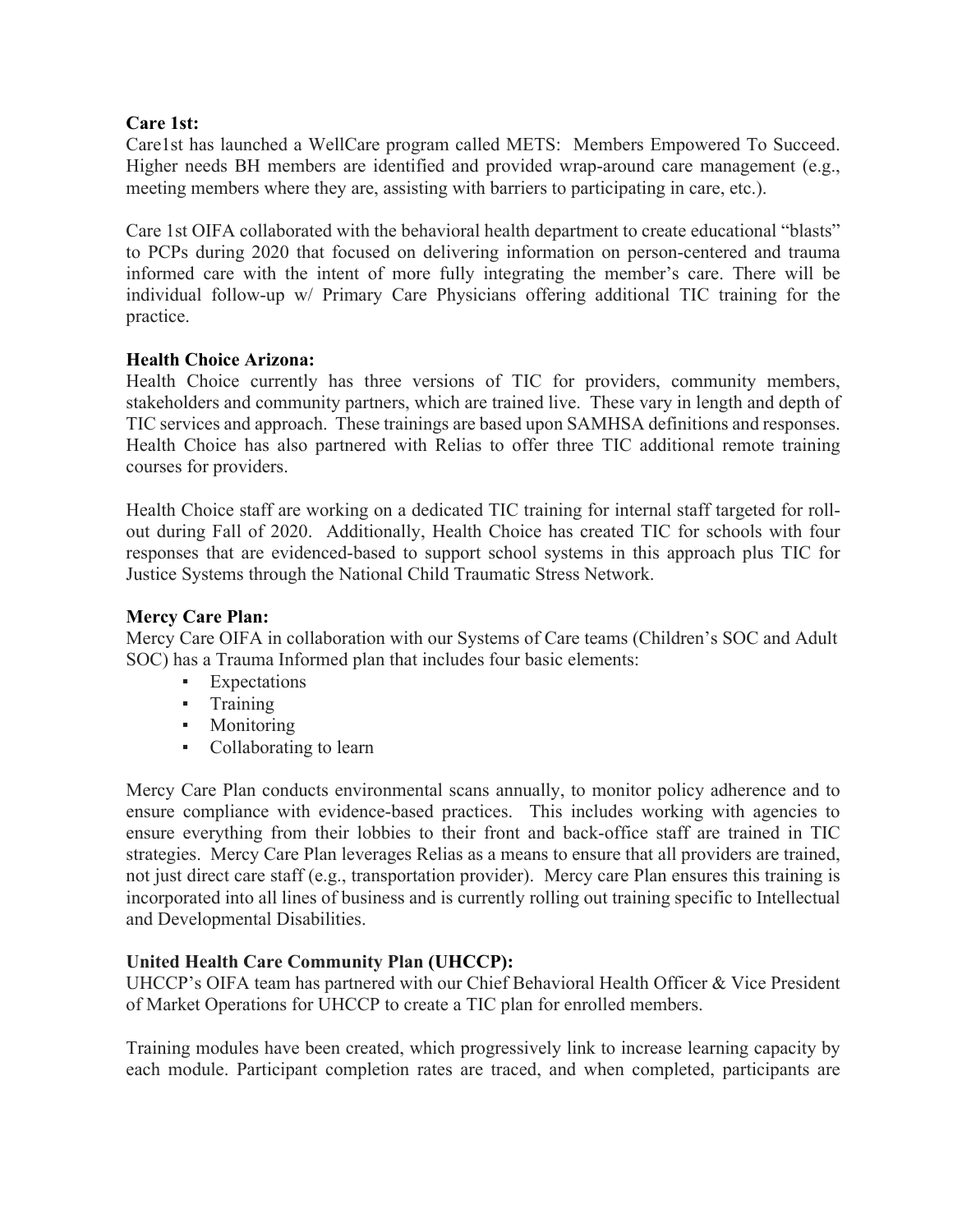provided a certificate of completion. UHCCP will continue to partner with their leadership to address additional actions that their OIFA office can take to further their work in offering TIC.

## **Mercy Care Department of Child Safety/Comprehensive Health Plan (Mercy Care DCS CHP):**

As of April 1, 2021, the integrated CHP contract was implemented with Mercy Care as the designated contractor for provision of both physical and behavioral health services. Within that contract, additional language was added to strengthen requirements for implementation of trauma informed care delivery approaches. Further, significant collaboration has been taking place between CHP and AHCCCS to identify specific group home and therapeutic foster care providers with expertise in providing trauma informed.

**Targeted Investment Program:** The Targeted Investments (TI) program began in 2017, in advance of the ACC Integrated Care contracts. A primary purpose of the TI program has been to provide incentives to providers that create collaborative relationships designed to improve outcomes for AHCCCS members. The program has focused on incentive-based, achievable milestones requiring physicians, behavioral health practitioners, and members of Arizona's Justice System to develop structural enhancements for collaboration in service delivery. In particular, development and use of trauma informed care practices have been included as required milestones. Providers have been required to regularly report on implementation of their progress for trauma informed activities. AHCCCS is now in its fourth cycle of milestone delivery and positive outcomes are being reported on a regular basis.

**Whole Person Care Initiative**: AHCCCS is working to increase focus on social determinants of health (the impact that social factors have on a person's whole health and well-being) and recognizes that socio-economic status, behaviors, and physical environment contribute more to health outcomes than access to health care. AHCCCS has addressed these complex issues through efforts to provide housing, employment, criminal justice, non-emergency transportation and home and community-based services interventions for members. Medicaid-covered services, in conjunction with reliance on a broad range of funding sources for services and supports, not available under the Arizona Medicaid program, have also been utilized. AHCCCS is engaging stakeholders to explore ways in which to augment AHCCCS' current ability to provide transitional housing, non-medical transportation, and to reduce social isolation that can impact individuals with special healthcare needs.

**Behavioral Health in Schools:** In 2018, \$3 million in state General Fund dollars were appropriated to expand behavioral health services in schools. One million of this funding is being used in a partnership with the Arizona Department of Education (ADE) to provide mental health training to schools and school districts. The remaining dollars are matched with federal funds to generate \$10 million in Medicaid funding to AHCCCS health plans to bring established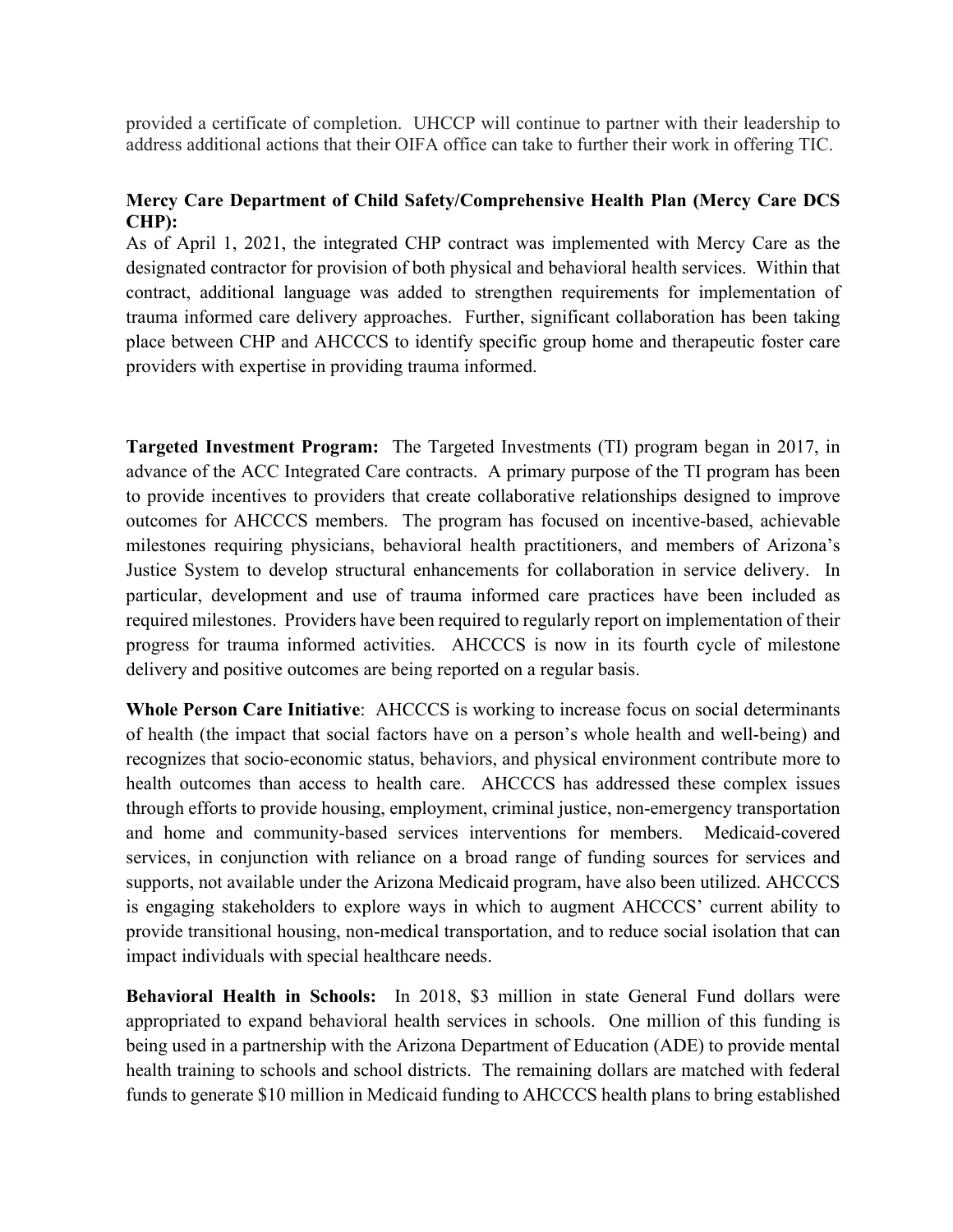behavioral health providers into the school setting, meet Medicaid-eligible students where they are, where they have a health need, and pay for Medicaid-covered behavioral health services in schools.

- 1. Project AWARE (Advancing Wellness and Resiliency in Education): In collaboration with the Arizona Department of Education, AHCCCS is working with three school districts to implement Mental Health First Aid training. This training has been shown to improve behavioral health outcomes and reduce suicides. During the next five years of this grant, approximately 12,000 students and staff at Baboquivari Schools on Tohono O'odham tribal lands, Glendale Unified School District, and Sunnyside Unified School District in Tucson will receive access to mental health training.
- 2. ADE Training Partnership: In 2018, Governor Ducey led the Safe Arizona Schools Plan which included funding for investing in mental and behavioral health resources at schools. With \$1 million in funding, the Arizona Department of Education and AHCCCS signed an agreement to partner efforts in expanding access to behavioral health training in schools statewide. The goal of this partnership is to implement an evidence-based curriculum focused on education school personnel and students on commonly occurring behavioral health issues to reduce stigma and empower schools to appropriately recognize and intervene.
- 3. Arizona Medicaid School-Based Claiming Program: Arizona participates in two Medicaid reimbursement programs for school-based services, the Direct Service Claiming (DSC) program and the Medicaid Administrative Claiming (MAC) program. These two school-based programs assist participating school districts, referred to as Local Education Agencies (LEAs), including charter schools and the Arizona School for the Deaf and Blind (ASDB), by reimbursing them for their costs to provide Medicaid covered services to eligible students. The purpose of the DSC Program is to allow LEAs to receive reimbursement for the cost to provide Medicaid covered medical services to Title XIX eligible students. The purpose of the MAC program is to allow LEAs to receive reimbursement for Medicaid administrative outreach activities that are done routinely within the school setting. The Centers for Medicare and Medicaid Services (CMS) is the federal agency that oversees these two school-based programs. In Arizona, these programs are overseen by the AHCCCS, Arizona's Medicaid agency. AHCCCS contracts with a Third-Party Administrator (TPA), PCG, to administer both the DSC and MAC programs.
- 4. The Arizona Department of Education and Vitalyst Health Foundation to author a spark report: ["Creating Trauma Sensitive Arizona Schools"](http://vitalysthealth.org/creating-trauma-sensitive-arizona-schools/). This report focuses on the need for schools to recognize the impact of trauma on learning through implementation of a trauma informed approach. The approach follows the principles of (1) becoming trauma aware by recognizing its impacts, (2) developing trauma sensitivity by exploring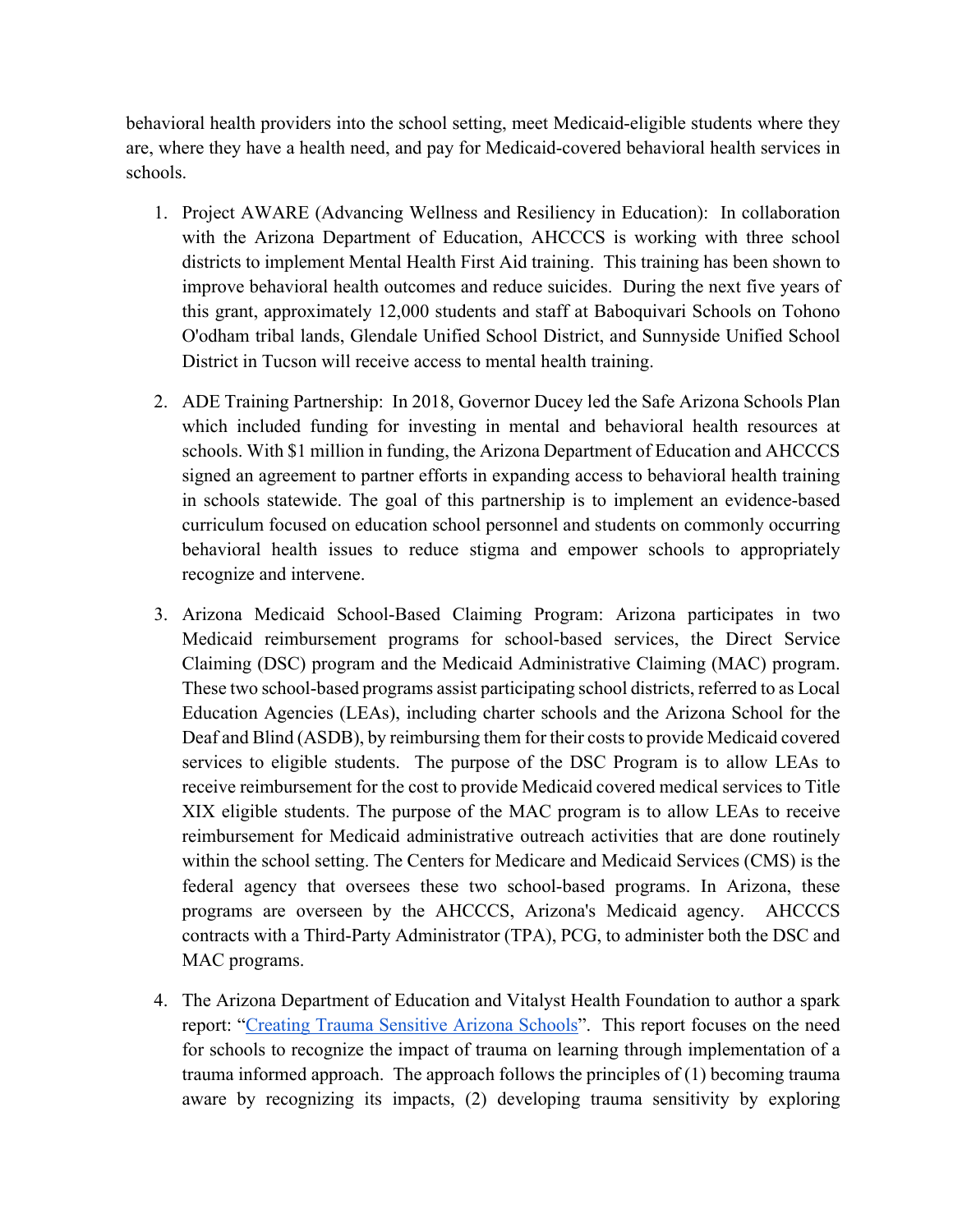principles of trauma informed care, (3) becoming trauma responsive by identifying changes for creating structural change, (4) becoming trauma informed through implementation of trauma informed practices.

**Suicide Prevention Program:** AHCCCS provides suicide prevention resources and advocacy to all Arizonans. The trauma-based care models that we endorse/recommend for the community includes:

- Question, Persuade, Refer (QPR),
- Applied Suicide Intervention Skills Training (ASIST),
- At-Risk for High School Educators (available online),
- Youth Mental Health First Aid,
- Suicide Alertness for Everyone (safeTALK),
- ACT on FACTS (available online),
- More than Sad Suicide Prevention Education for Teachers and other School Personnel, and
- Be a Link! Suicide Prevention Gatekeeper Training.

# **AHCCCS PLANNED EFFORTS AND ACTIVITIES:**

**Advancements to Trauma Informed Care, Treatment and Crisis Services:** Through community engagement and feedback, as well as internal analysis of current activities and requirements, AHCCCS recognizes that greater efforts are needed to protect the needs of vulnerable members, while also advancing knowledge of trauma informed principles to the wider community. AHCCCS has begun numerous efforts to enhance its implementation of trauma informed care throughout its entire system.

**Trauma Informed Care:** Whereas the AHCCCS Targeted Investment Program offered incentives for implementation of a trauma informed care approach for children, based on advances in research on trauma informed care, it is now apparent that trauma informed care concepts should become integral to the adult system of care. AHCCCS recognizes the opportunity to enhance trauma informed care for adults, especially through the use of ACES (Adverse Childhood Experiences), in order to drive a more fully integrated focus toward whole person care. This is especially true for those individuals that are either involved in substance use treatment, justice involved or those individuals that have a history of being sexually, physically, or psychologically abused. This is also true for those individuals that have physical health conditions, such as heart disease, obesity and high blood pressure. These lifestyle diseases have been shown to have strong positive relationships with early childhood traumas identified through use of ACES.

To the extent possible, based on the purpose of any given policy under either the AHCCCS Medical Policy Manual (AMPM) or the AHCCCS Contractor Operations Manual (ACOM), AHCCCS will give consideration to more specific policy language that incorporates a trauma-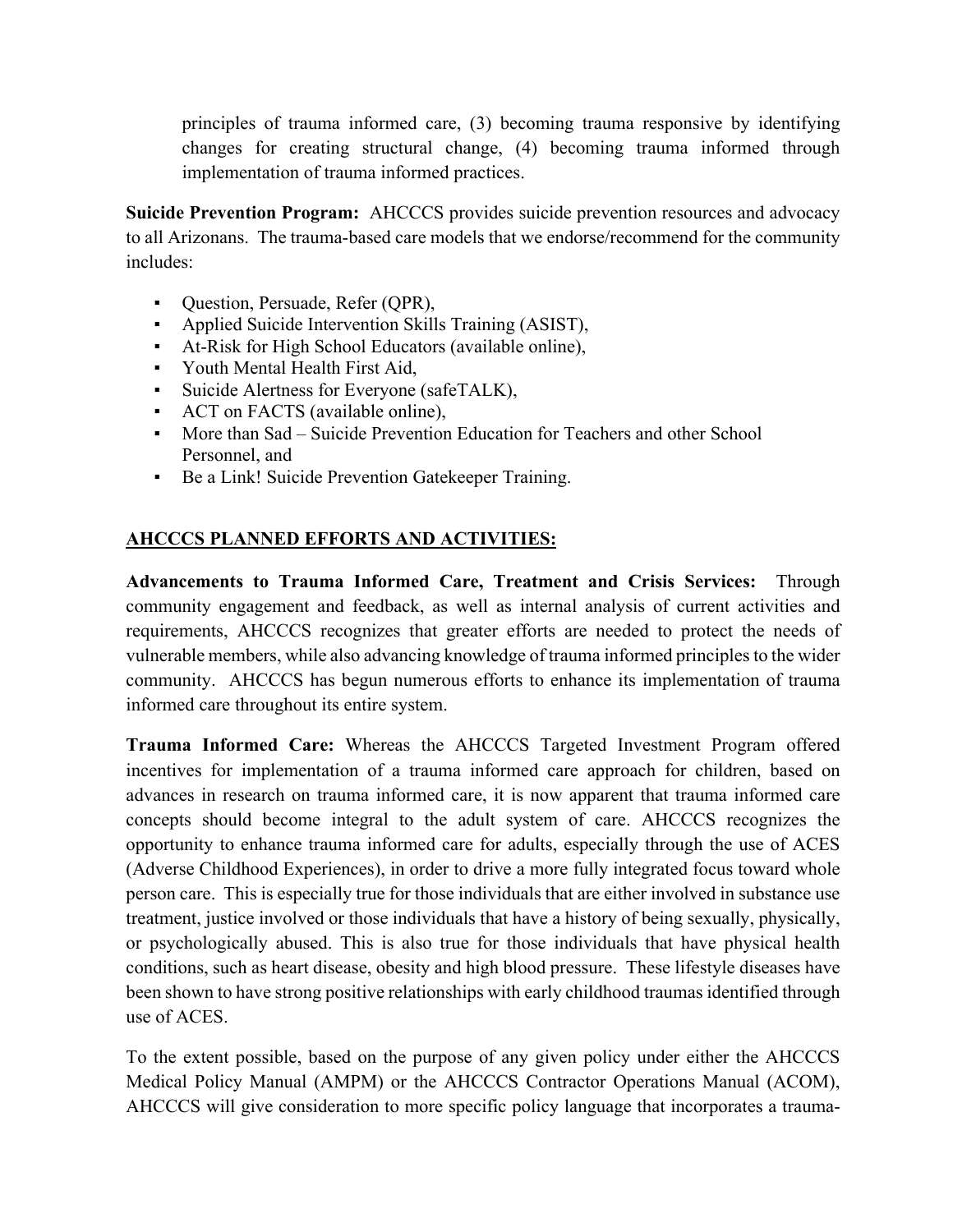informed approach. Examples of policies that will be strengthened in the perspective of trauma informed language are those that outline service planning and delivery, physical or behavioral health treatment, and members needing specialized treatment due to a serious mental illness or trauma as a result of neglect, physical and/or sexual abuse.

**AHCCCS As a Trauma Informed Agency:** To set an example of the benefits of trauma informed care, AHCCCS plans to formally pursue becoming a trauma-informed organization. Multiple models are available upon which to build a trauma informed organization, and these will be evaluated to identify the model that best fits AHCCCS structure.

AHCCCS has already begun informally to build a trauma-informed environment by utilizing a widely known, empirically based approach for reducing trauma as a result of required daily work activities: animal assisted therapy. In July of 2019, AHCCCS implemented a pilot therapy dog program for Quality of Care and Clinical Resolutions staff due to their daily exposure toward vicarious and secondary trauma. AHCCCS utilized a national organization that certifies therapy dog teams for visitation in many health care and business settings. The duration of the pilot program was six months. Plans were in place to roll out the program more universally across the agency throughout 2020. However, due to COVID-19 the pilot was suspended and may be reevaluated at a future date when the threat of the pandemic has been significantly diminished.

In addition to the pilot therapy dog program, well prior to COVID-19, a "Trauma-informed Resource Board'' was placed near the area for Customer Resolutions and Quality of Care staff. The board had resources related to trauma informed care and mindfulness. In addition, staff had the option of placing pictures, cards, motivational sayings or any other small, meaningful items onto the board at their discretion. Prior to the pandemic, plans were underway to develop and locate trauma-informed boards in other areas of AHCCCS.

Finally, a quiet room was designed for staff use during lunch or break time. This room, known as the "pawfice", was designed to be a back-up therapy dog room, as well as a room that offered a quiet get-away. There was no phone and no computer. Lighting was soft and plush, oversized pillows, along with a yoga mat, were made available to promote relaxation and meditation. As with the therapy dog program, use of a quiet room and the Trauma Informed Resource Board will be re-evaluated at a future time.

As an externally facing method to promote more complete use of trauma informed care, AHCCCS has an opportunity to work with MCOs and their provider network to develop and offer Community Learning Collaboratives, utilizing professionals who are subject matter experts in trauma-based treatments. These Collaboratives would be open to the provider and member community and their focus would be to share not only the principles of trauma informed care, but also the therapeutic interventions used to treat various forms of trauma. Related topics could also include content on victims' rights (for those sexually or physically abused), as well as state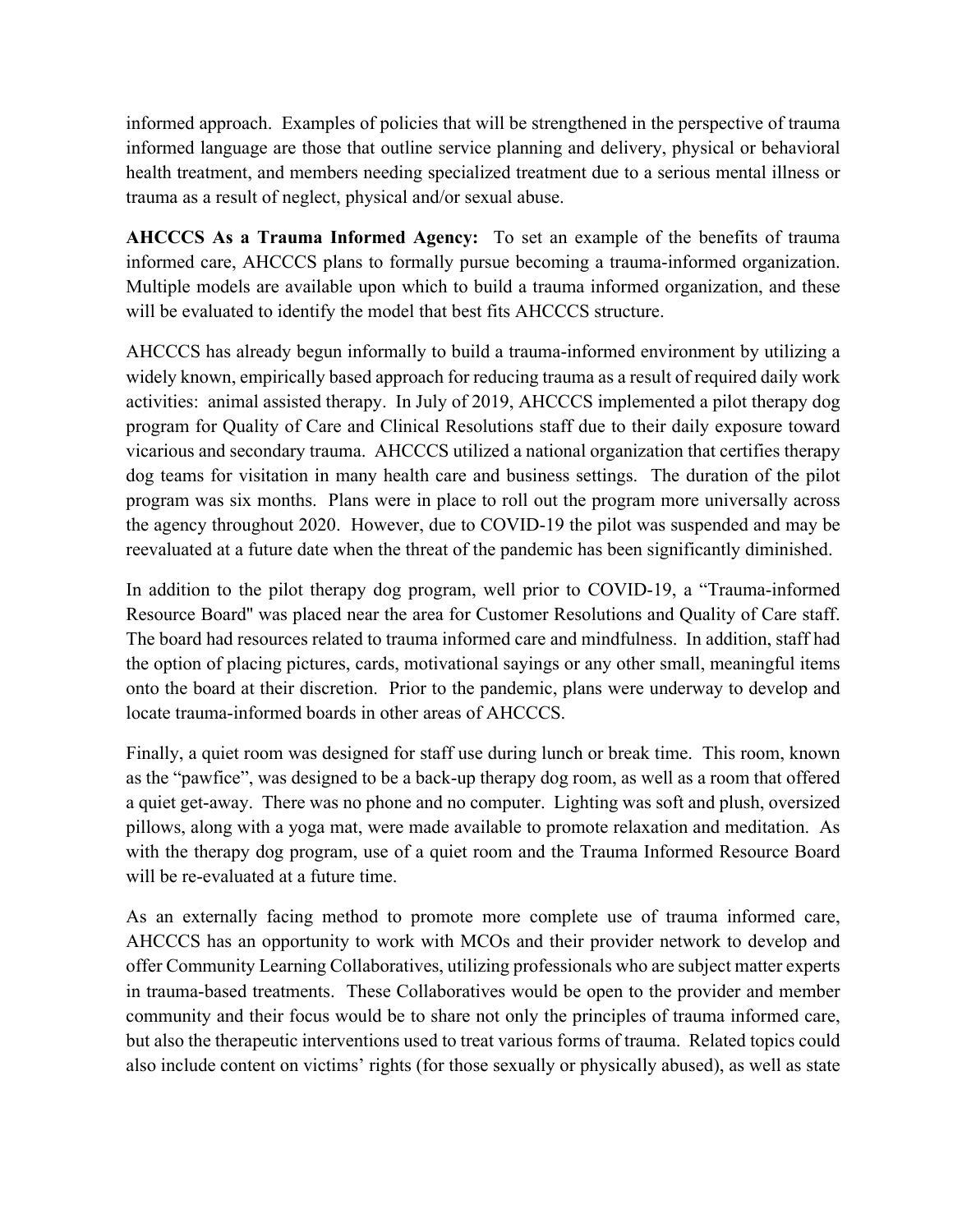regulations governing professional conduct and licensure when offering physical and behavioral health service.

**Crisis System:** Current endeavors are underway to enhance Arizona's crisis system, which is already highly regarded by SAMHSA (Substance Abuse Mental Health Services Administration), as a model crisis system. However, despite its effectiveness, AHCCCS plans to improve the crisis system through a Competitive Contract Extension (CCE) process. One primary change that AHCCCS will require upon CCE implementation, is a single statewide contact number (presently, there are multiple numbers depending on region). Once implemented, AHCCCS will focus on monitoring crisis program effectiveness and fidelity against SAMHSA's specific crisis system requirements:

- 1. Regional 24/7 "real-time" Crisis Call Center that incorporates access via telephone, text or chat and meets the National Suicide Prevention Lifeline (NSPL) standards for risk assessment and engagement of individuals at imminent risk of suicide,
- 2. Mobile crisis teams that are available to reach any person in the services area at home, workplace or any other community-based location within a timely manner, and
- 3. Crisis stabilization facilities for short-term (less than 24 hours) observation; services shall be provided in a "home-like" non-hospital environment.

As part of the statewide crisis system, AHCCCS recognizes the need to enhance community wide supports and resources for individuals with sexual trauma to ensure that regardless of AHCCCS eligibility, information is available regarding trauma informed assistance and treatment. Given the need to have services and/or resources available to the community of sexual assault victims through the lifespan, AHCCCS acknowledges its capacity to enhance connections to local or statewide resources and create advocacy utilizing the community presences of its MCOs and their provider networks.

Further, it is apparent that the system as a whole needs greater awareness of the benefits of our statewide crisis system that is available to individuals in need. MCOs have the capacity to provide resources to their own members through websites and newsletters. However, greater awareness of the crisis system and related resources is needed within our communities.

AHCCCS will work closely over time with its Managed Care Organizations, their providers and community stakeholders to improve services for vulnerable adults and children that are built upon a trauma informed care model.

- **•** Promote awareness and acknowledgement of the negative impacts of trauma across all stakeholder agencies,
- Promote the value for full implementation of trauma informed care and principles,
- Promote the development of visual resource materials (internal and externally facing) at AHCCCS, state agencies and/or stakeholders that promote awareness of trauma, its negative impacts and the value of utilize trauma informed approaches for treatment, and